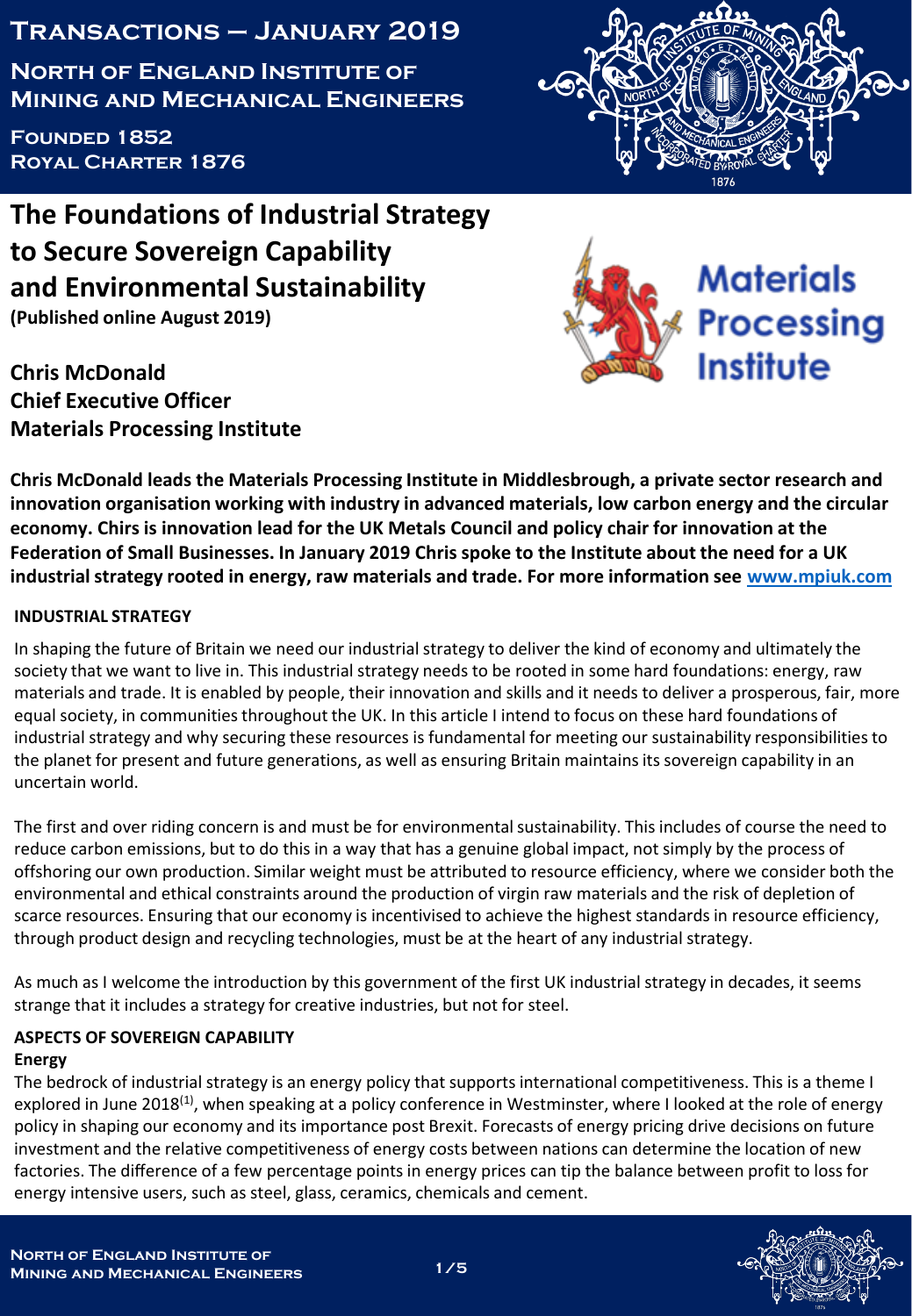

Fundamental economic competitiveness in this area is important now, but will become far more so as the UK seeks to increase the proportion of trade outside the EU. A level playing field in energy is crucial, but currently energy intensive users in the UK typically pay between £21 and £34 per Mwh more for electricity than their competitors in France and Germany<sup>(2)</sup> (Fig. 1). This disparity is increasing. It is partly due to higher wholesale cost of energy in Britain and partly due to higher taxes, but mostly it is about higher transmission costs.

In other countries, industry receives a rebate, to recognise the wider economic and social benefits of employment. This does result in relatively higher domestic energy bills, the primary reason cited as to why such a policy is politically unacceptable in the UK. To put it bluntly, the UK prioritises giving people lower energy bills, whereas France and Germany prioritise highly paid jobs.

The opportunity here is for Britain to have a secure, carbon neutral and environmentally sustainable energy supply, delivered at internationally competitive costs. We must acknowledge though that we are currently lagging other nations in this regard and we need to move quickly to catch up.

#### **Raw Materials**

The second fundamental building block of an industrial economy beyond energy, is access to the materials, such as steel, metals, ceramics and glass, from which to engage in manufacturing and construction activity. There is a direct connection between materials and energy, in that the relatively high energy costs in the UK are a significant factor in the offshoring of materials and other energy intensive industries. That 5% of world electricity is used for mineral processing is an example of the energy intensiveness of this sector.

It is important we acknowledge that in Britain, unlike any other country I have experienced, these industries are placed at a unique disadvantage, due to the perception that they are part of yesterday's economy and are no longer needed. What this means is that we all need to make the case for the continued importance of these industries in a modern industrial economy. This is something I have been doing with some success since the formation of the Materials Processing Institute in 2014, working closely with government and civil servants to provide the evidence for the value of these industries.

The importance of the steel industry in the UK economy was the subject of an article I wrote for the Daily Telegraph in 2016<sup>(3)</sup> in response to Tata's announcement of the possible closure of Port Talbot just months after Redcar's own crisis, but the case was also well made by Nick Reilly, former head of General Motors in Europe, when, also in 2016, he described the steel industry as essential for UK manufacturing supply chains in automotive and aerospace<sup>(4)</sup>. In the same year the IPPR published a report<sup>(5)</sup>, which made the case for the wider foundation industries sector and its contribution to the manufacturing economy that runs well into the supply chains, and we have seen more recent championing from the TUC's "All Tomorrow's Jobs" report in late 2018 and the work of Siemens UK CEO, Juergen **Maier.**<br>مەم





#### *Figure 1: Electricity prices for UK, French and German Steel producers. After: UK STEEL – The Energy Price Scandal: A Fair Power Deal for UK Steel (2)*

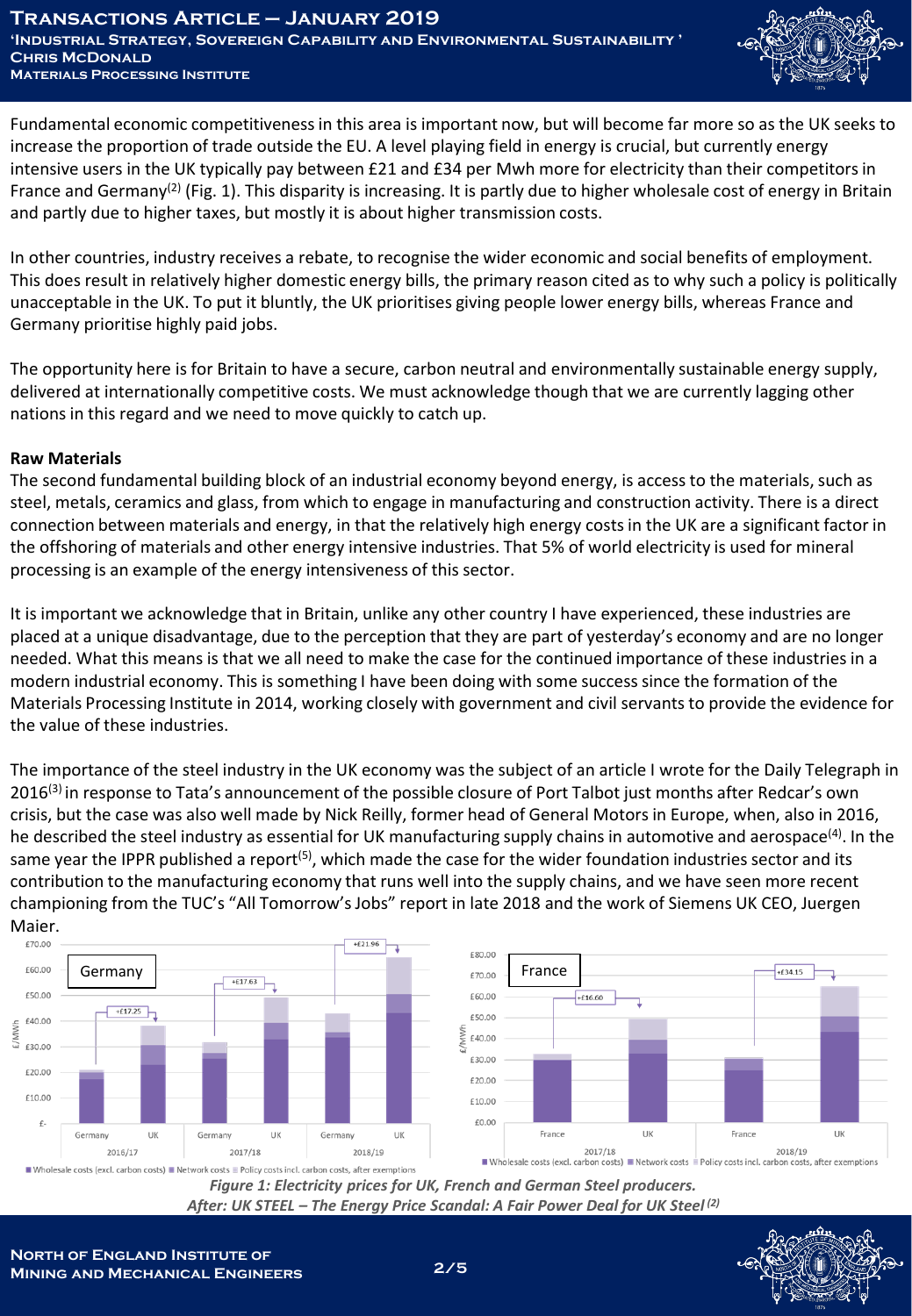

Another aspect of raw materials supply are those less well known, but still critical materials, where supply constraints are an issue, many of which have been identified by the British Geological Survey and includes materials such as: germanium, platinum and neodymium<sup>(6)</sup> (Fig. 2).

Managing the long term availability of these raw materials was previously considered at the level of the EU, but the territorial bounds on which this now needs to be applied have been reduced to the level of the nation state. This creates a requirement for Britain to unleash the forces of innovation and creativity to understand how these precious materials can be conserved, tracked, separated, reused and recycled, within the bounds of this island. Such an initiative can be part of a much larger drive for a circular economy, with a 'cradle-to-cradle' approach to manufacturing that is not only more environmentally sustainable, but which yields highly efficient and profitable manufacturing.

As an International Trade Based Economy, the UK will experience fundamental change in the way that goods are physically landed on these shores. Export growth will drive infrastructure requirements in air freight, container shipping and bulk carrier, with associated national rail infrastructure. Trading in this way will increase the length and complexity of supply chains. Inventory and logistics management will increase in importance, along with working capital financing and insurance.

Copper sits at the intersection of these factors. Essential for infrastructure investment, its importation requires long supply chains that could be disrupted. The impact of the loss of a cargo of copper billet could be a major disruption to key infrastructure projects. The UK has ample onshore copper resources, from secondary materials, but these cannot be exploited as the UK lacks copper smelting capability due to high energy prices. It is vital that this is recognised as a key part of our sovereign capability and is re-established.

### **Trade**

The third foundation for an industrial strategy is trade. Access to markets, technology, skills, innovation and ideas, all stem from trade and countries throughout history have gone to enormous lengths to secure and protect their trading assets. We are living through a time of remarkable change in international trade, driven by a shift in the global balance of power and new, transformative digital technologies.

Considering again the reorientation of economic might to Asia, we have become accustomed, however astonishing, to a situation where economic growth in China has outpaced all expectation. In a period of ten years, China underwent a century of growth and development. We have now reached the point where China is no longer catching up with other advanced economies, it is about to surge ahead.

| <b>Element</b>   |           | <b>Industrial Application</b>                             |
|------------------|-----------|-----------------------------------------------------------|
| Antimony         | Sb        | Antimony Tin Oxide, flame retardant, micro capacitors     |
| Cobalt           | Co        | Li-Ion batteries, synthetic fuels                         |
| Gallium          | Ga        | Thin layer photovoltaics, LED                             |
| Germanium        | Ge        | <b>Fibre Optic Cable, IR Optical Technology</b>           |
| Indium           | <b>In</b> | Displays, thin layer photovoltaics                        |
| Platinum         | Pt        | <b>Fuel cells, catalysts</b>                              |
| Palladium        | Pd        | <b>Catalysts, seawater desalinisation</b>                 |
| <b>Niobium</b>   | <b>Nb</b> | Micro Capacitors, ferroalloys, high speed low alloy steel |
| <b>Neodymium</b> | Nd        | Permanent magnets, laser technology                       |

*Figure 2: Raw Materials Considered Critical by the British Geological Survey(6)*

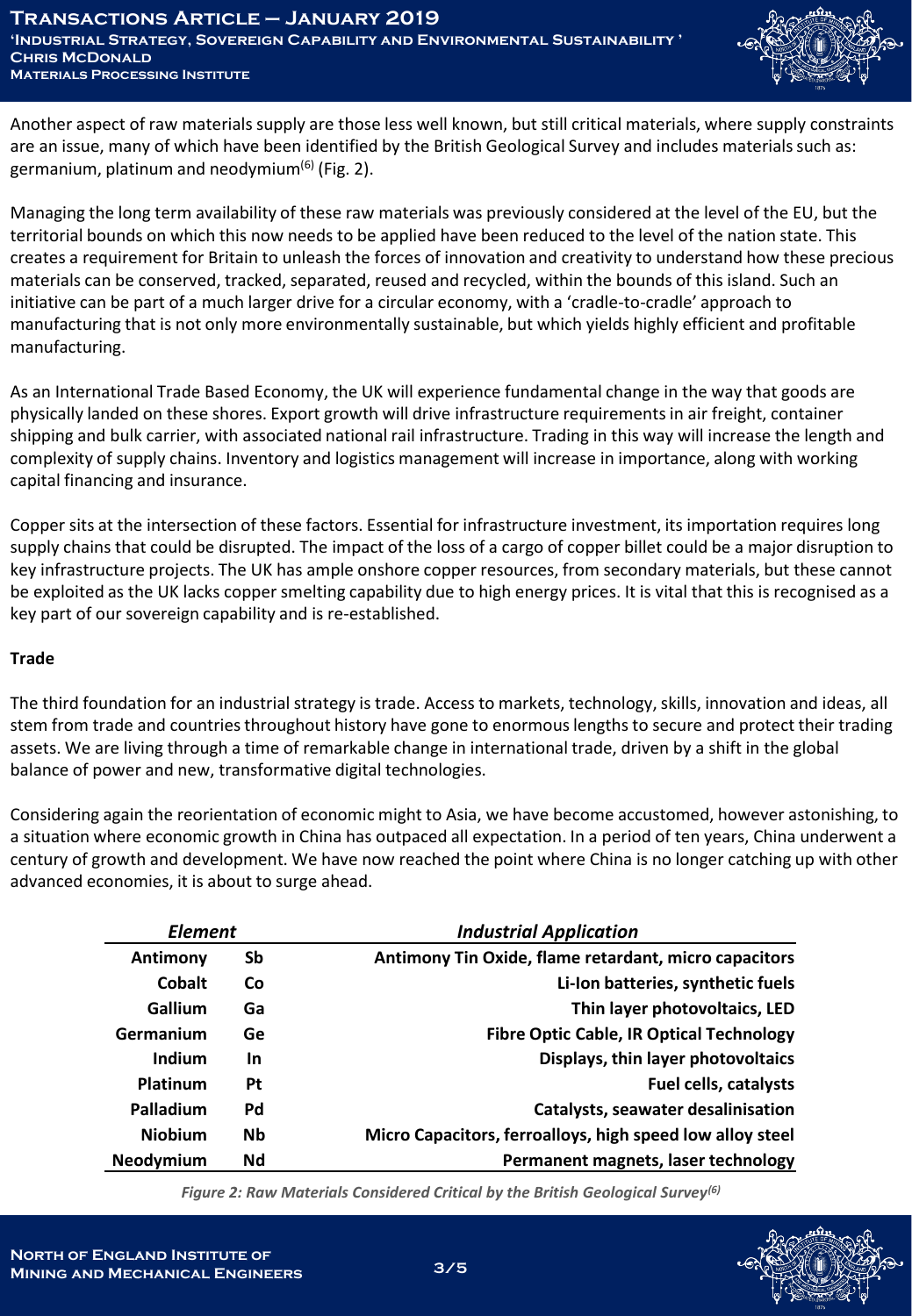

China's trade and foreign policy centrepiece is the 'Belt and Road' policy in its latest five year plan. In early 2016 I raised publicly my concern over the UK's complacency with regard to this policy<sup>(7)</sup>. My speech at that time followed on from my latest visit to China, where I was able to witness at first hand the rapid pace of growth and development and the complete realignment of industry to support this policy.

The Belt and Road describes investment by China in both sea and land trading routes, stretching across Asia and the Indian Ocean, to Africa, the Middle East and Europe, connecting Chinese industry with both developing and advanced markets. China has developed a sophisticated combination of aid, economic investment and political control, to create and control a network of staging posts stretching from Beijing to Madrid and Rotterdam.

It is and has been UK government policy, to encourage our financial institutions to invest in and support China in developing this new trade infrastructure and yet what short memories we have about the importance of controlling international trading routes. A simple overlay of the Belt and Road development ports, across the formerly British controlled staging posts of Aden, Goa, Rangoon, Singapore, Hong Kong and Shanghai, shows the clear risk to Britain of heading into a global trading backwater.

It is worth reflecting that China's latest five year plan would not be dissimilar to the kind of industrial strategy the UK needs, if we were to articulate how we will achieve our aims of rebalancing the economy and developing capability in advanced manufacturing. The recently established Crick Institute in London will focus on big data. The Sir Henry Royce centre in Manchester, announced in 2015, will undertake similar activity to the 15 innovation centres that China intends to establish for the steel industry alone.



*Map of the overland and maritime routes for China's 'Belt and Road' initiative. (After a diagram originally published in the Straits Times).*